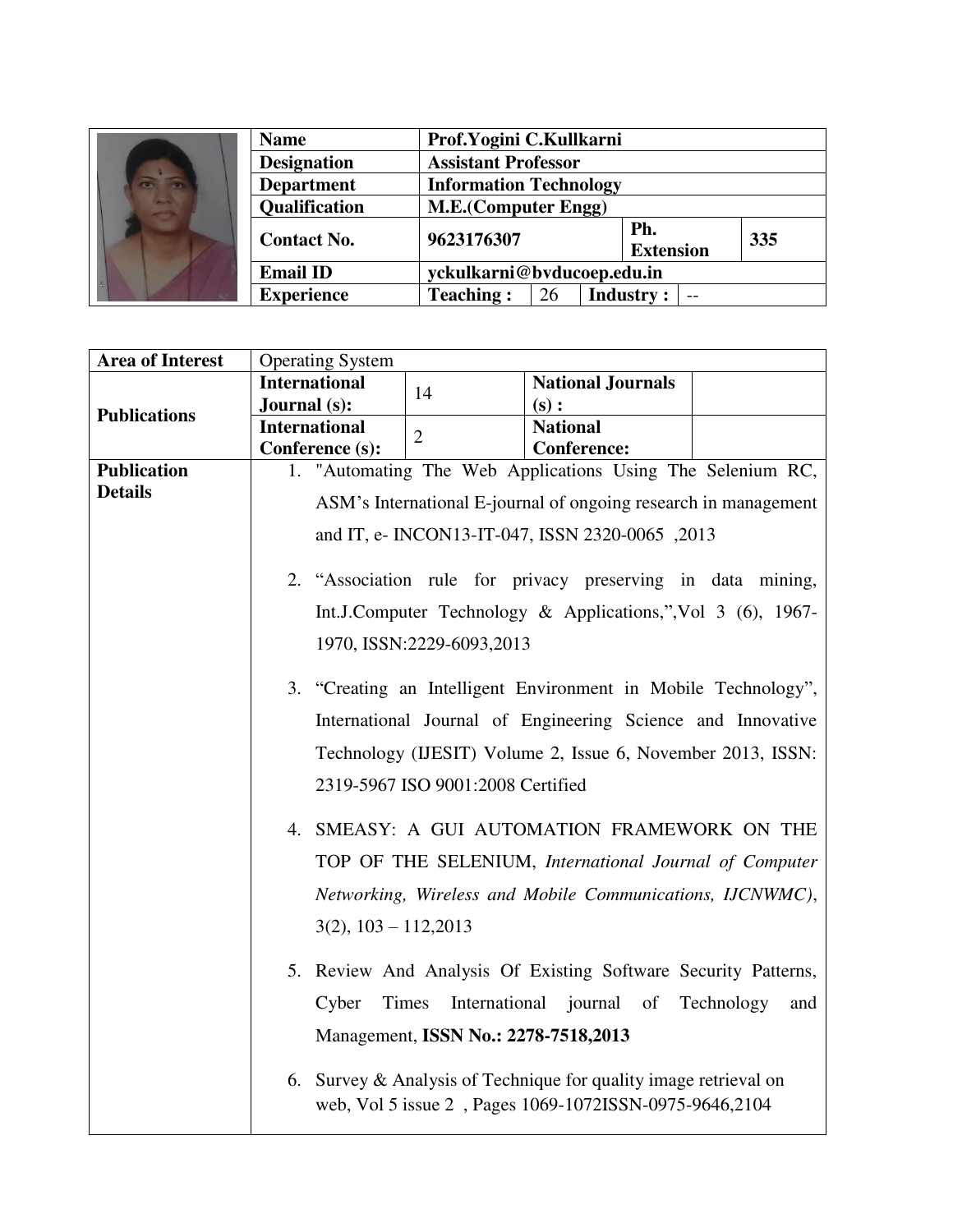| 7. An Efficient mechanism for quality image retrieval based on user                                                                   |
|---------------------------------------------------------------------------------------------------------------------------------------|
| intention, International Conference on computer<br>Science, Electronics & Communication Engg., ICCECE-27 April                        |
| 14 -pune 127                                                                                                                          |
|                                                                                                                                       |
| 8. "ATM Pin Transfer Using Visual Cryptography", International                                                                        |
| Journal Of Innovative Research In Computer and Communication<br>Engineering, Volum3 3, Issue 5ISSN NO -2320-9798, 2015                |
|                                                                                                                                       |
| 9. "ATM Pin Transfer Using Visual Cryptography (Implementation",                                                                      |
| International Journal Of Advanced Research In Computer and<br>Communication Engineering, Vol-4 Issue 5, Impact Factor                 |
| 4.582,2015                                                                                                                            |
|                                                                                                                                       |
| 10. "Precognitin of Students Academic Failure Using Data Mining<br>Techniques", International Journal Of Engineering Research Anfd    |
| Genenral Science, Vol 3, Issue 3, 2015                                                                                                |
|                                                                                                                                       |
| 11 "Precognitin of Students Academic Failure Using Data Mining<br>Techniques", International Journal Of Advanced Research In Computer |
| And Communication Engineering, Vol -4 Issue-5, ISSN No- 2319-                                                                         |
| 5940,2015                                                                                                                             |
| 12." Smartphone Based Driver Aided System To Reduce Accidents Using                                                                   |
| OpenCV", International Journal Of Advanced Research In Computer And                                                                   |
| Communication Engineerin, Vol -4 Issue-5, ISSN No- 2319-5940, 2015                                                                    |
| 13. "Driver Aided System Using Open Source Computer Vision",                                                                          |
| International Journal Of Innovative Research In Computer and                                                                          |
| Communication Engineering, Volum3 3, Issue 5ISSN NO -2320-9798                                                                        |
| 14." Driver Drawsiness Detection by Driver Aided System Using                                                                         |
| Smartphone", International Journal Of IT, Engineering and Applied                                                                     |
| Sciences Research, Vol -4, No-6                                                                                                       |
| ISSN No-2319-4413,2015                                                                                                                |
|                                                                                                                                       |
| 15." An implementation approach to the detection of the faults in the                                                                 |
| fabrics with the help of image processing Techniques", International<br>Journal of Computer Networking,                               |
|                                                                                                                                       |
| Wireless and Mobile Communications (IJCNWMC), ISSN(P): 2250-                                                                          |
| 1568; ISSN(E): 2278-9448                                                                                                              |